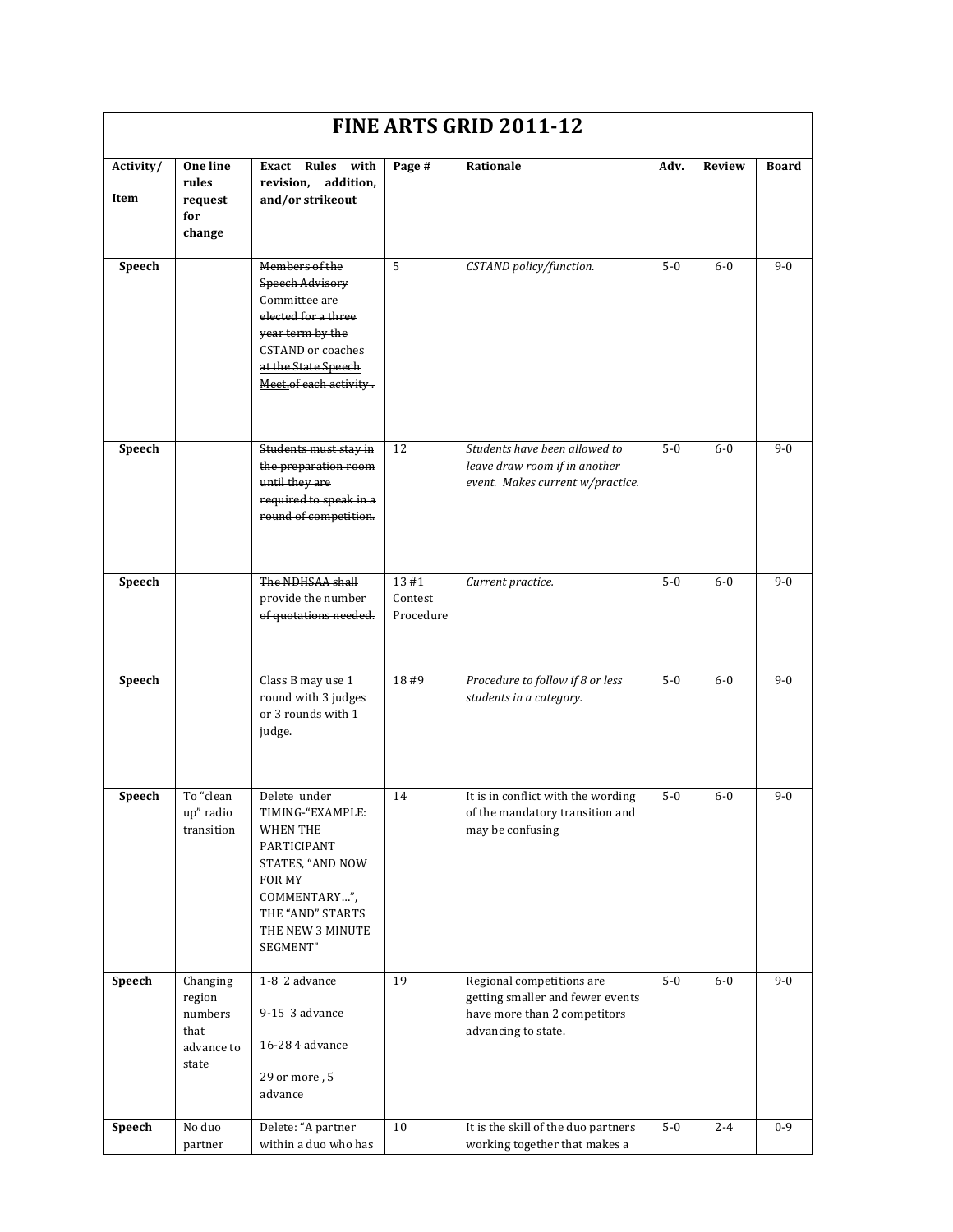|        | substitutio | qualified for state                          |    | selection.                          |         |         |         |
|--------|-------------|----------------------------------------------|----|-------------------------------------|---------|---------|---------|
|        | $\mathbf n$ | prior to the Regional                        |    |                                     |         |         |         |
|        |             | tournament cannot                            |    |                                     |         |         |         |
|        |             | be excused from the                          |    |                                     |         |         |         |
|        |             | regional tournament                          |    |                                     |         |         |         |
|        |             | and choose another                           |    |                                     |         |         |         |
|        |             | partner for the                              |    |                                     |         |         |         |
|        |             | regional tournament                          |    |                                     |         |         |         |
|        |             | unless the original                          |    |                                     |         |         |         |
|        |             | partner shall not                            |    |                                     |         |         |         |
|        |             | compete at the state                         |    |                                     |         |         |         |
|        |             | tournament."                                 |    |                                     |         |         |         |
|        |             |                                              |    |                                     |         |         |         |
|        |             | Change to State                              |    |                                     |         |         |         |
|        |             | qualifying duo                               |    |                                     |         |         |         |
|        |             | partners cannot be                           |    |                                     |         |         |         |
|        |             | substituted. If a                            |    |                                     |         |         |         |
|        |             | partner must be                              |    |                                     |         |         |         |
|        |             | changed, the new duo                         |    |                                     |         |         |         |
|        |             | partnership must                             |    |                                     |         |         |         |
|        |             | qualify for state                            |    |                                     |         |         |         |
|        |             | competition at an                            |    |                                     |         |         |         |
|        |             | invitational or                              |    |                                     |         |         |         |
|        |             | regional                                     |    |                                     |         |         |         |
|        |             | tournament."                                 |    |                                     |         |         |         |
|        |             |                                              |    |                                     |         |         |         |
| Speech | Electronic  | Allow for electronic                         | 11 | 'Green'. Expense of creating files. | $4 - 1$ | $2 - 4$ | $0 - 9$ |
|        | filing for  | files of materials:                          |    |                                     |         |         |         |
|        | extemp      | Rule reads:                                  |    |                                     |         |         |         |
|        |             |                                              |    |                                     |         |         |         |
|        |             | Files shall be checked                       |    |                                     |         |         |         |
|        |             | by the draw room                             |    |                                     |         |         |         |
|        |             | monitor at the                               |    |                                     |         |         |         |
|        |             | beginning of a<br>tournament. Illegal        |    |                                     |         |         |         |
|        |             | materials shall                              |    |                                     |         |         |         |
|        |             | include previously                           |    |                                     |         |         |         |
|        |             | written speeches or                          |    |                                     |         |         |         |
|        |             | outlines and any                             |    |                                     |         |         |         |
|        |             | electronic device.                           |    |                                     |         |         |         |
|        |             | Electronic files and                         |    |                                     |         |         |         |
|        |             | devices excluding cell<br>phones and smart   |    |                                     |         |         |         |
|        |             | phones shall be                              |    |                                     |         |         |         |
|        |             | permitted. Penalty:                          |    |                                     |         |         |         |
|        |             | Confiscation of illegal                      |    |                                     |         |         |         |
|        |             | materials.                                   |    |                                     |         |         |         |
|        |             | Disqualification shall                       |    |                                     |         |         |         |
|        |             | result if a contestant                       |    |                                     |         |         |         |
|        |             | is detected using an<br>electronic device in |    |                                     |         |         |         |
|        |             | the                                          |    |                                     |         |         |         |
|        |             | preparation/draw                             |    |                                     |         |         |         |
|        |             | area.                                        |    |                                     |         |         |         |
|        |             |                                              |    |                                     |         |         |         |
|        |             |                                              |    |                                     |         |         |         |
| Speech | Tie-        | All initial ties for                         | 19 | Past practice. Request to re-       | $4 - 1$ | $6-0$   | $9 - 0$ |
|        | breaking    | qualifying positions                         |    | implement.                          |         |         |         |
|        | rule        | at Class A and B                             |    |                                     |         |         |         |
|        |             | Regional                                     |    |                                     |         |         |         |
|        |             | Tournaments<br>will                          |    |                                     |         |         |         |
|        |             | advance to their State                       |    |                                     |         |         |         |
|        |             | Tournament.<br>This                          |    |                                     |         |         |         |
|        |             | not<br>include<br>does                       |    |                                     |         |         |         |
|        |             | invitational                                 |    |                                     |         |         |         |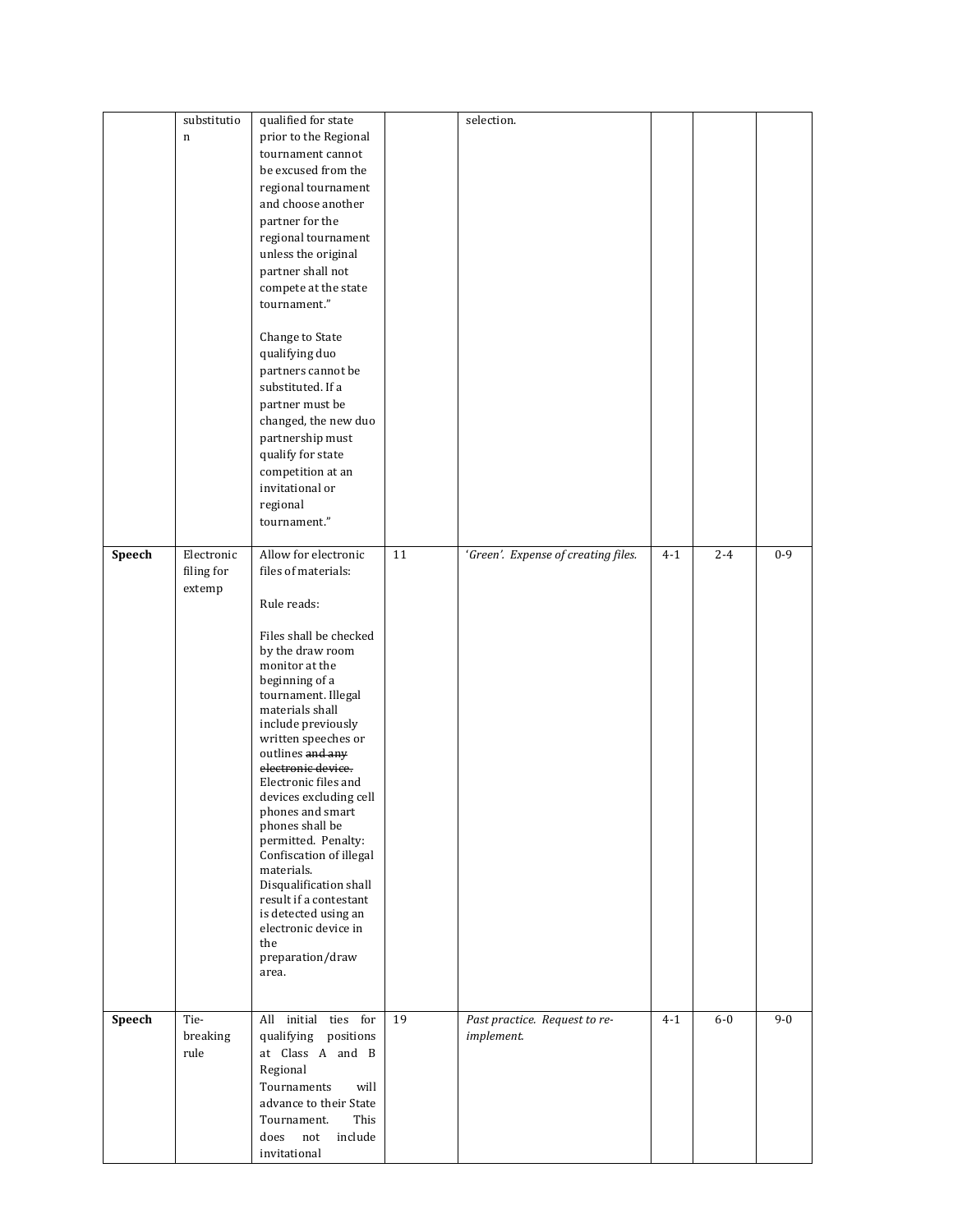|               |                                                                                                                                                                                                                                             | tournaments.                                                                                                                                                                                                                              |                |                                                                                                                                                  |       |       |         |
|---------------|---------------------------------------------------------------------------------------------------------------------------------------------------------------------------------------------------------------------------------------------|-------------------------------------------------------------------------------------------------------------------------------------------------------------------------------------------------------------------------------------------|----------------|--------------------------------------------------------------------------------------------------------------------------------------------------|-------|-------|---------|
|               |                                                                                                                                                                                                                                             |                                                                                                                                                                                                                                           |                |                                                                                                                                                  |       |       |         |
|               |                                                                                                                                                                                                                                             |                                                                                                                                                                                                                                           |                |                                                                                                                                                  |       |       |         |
| Speech        | a. The<br>judge may<br>ask for and<br>hold the<br>script to<br>confer<br>with                                                                                                                                                               |                                                                                                                                                                                                                                           | 8#1b           | Concern raised over students not<br>holding actual scripts.                                                                                      | $5-0$ | $6-0$ | $9 - 0$ |
|               | contest                                                                                                                                                                                                                                     |                                                                                                                                                                                                                                           |                |                                                                                                                                                  |       |       |         |
|               | manager.                                                                                                                                                                                                                                    |                                                                                                                                                                                                                                           |                |                                                                                                                                                  |       |       |         |
| <b>Debate</b> | <b>Ballot</b><br>ordering                                                                                                                                                                                                                   | Strike rule 6S                                                                                                                                                                                                                            | 10             | Tournament manages would<br>have the flexibility to use the<br>ballot of their choice and not be<br>restricted to the cost of the NFL<br>ballot. | $5-0$ | $6-0$ | $9 - 0$ |
| Congress      | P.6<br>Number 2<br>, "All<br>chambers<br>may<br>suspend<br>the rules<br>to allow a<br>questionin<br>g period<br>after each<br>speech so<br>that there<br>will be no<br>interruptio<br>n during a<br>speech on<br>a<br>resolution<br>/bill." | , "All chambers may<br>suspend the rules to<br>allow a ONE MINUTE<br>questioning period<br>after each speech so<br>that there will be no<br>interruption during a<br>speech on a<br>resolution/bill." (the<br>addition is one<br>minute). | 6              | Current practice.                                                                                                                                | $5-0$ | $6-0$ | $9 - 0$ |
| Congress      | Anessa<br>Pfeifer-<br>Johnson<br>moved and<br>Gayle Hyde<br>seconded<br>to strike p.<br>5 rule 4.<br>(outdated<br>bill).                                                                                                                    |                                                                                                                                                                                                                                           | $\mathsf S$    | Current practice.                                                                                                                                | $5-0$ | $6-0$ | $9 - 0$ |
| Congress      | Denise<br>Raeder<br>moved and<br>Eydie<br>Wagar<br>seconded<br>that at                                                                                                                                                                      |                                                                                                                                                                                                                                           | $\overline{5}$ | Remove presiding officer<br>limitation from invitational.                                                                                        | $5-0$ | $6-0$ | $9 - 0$ |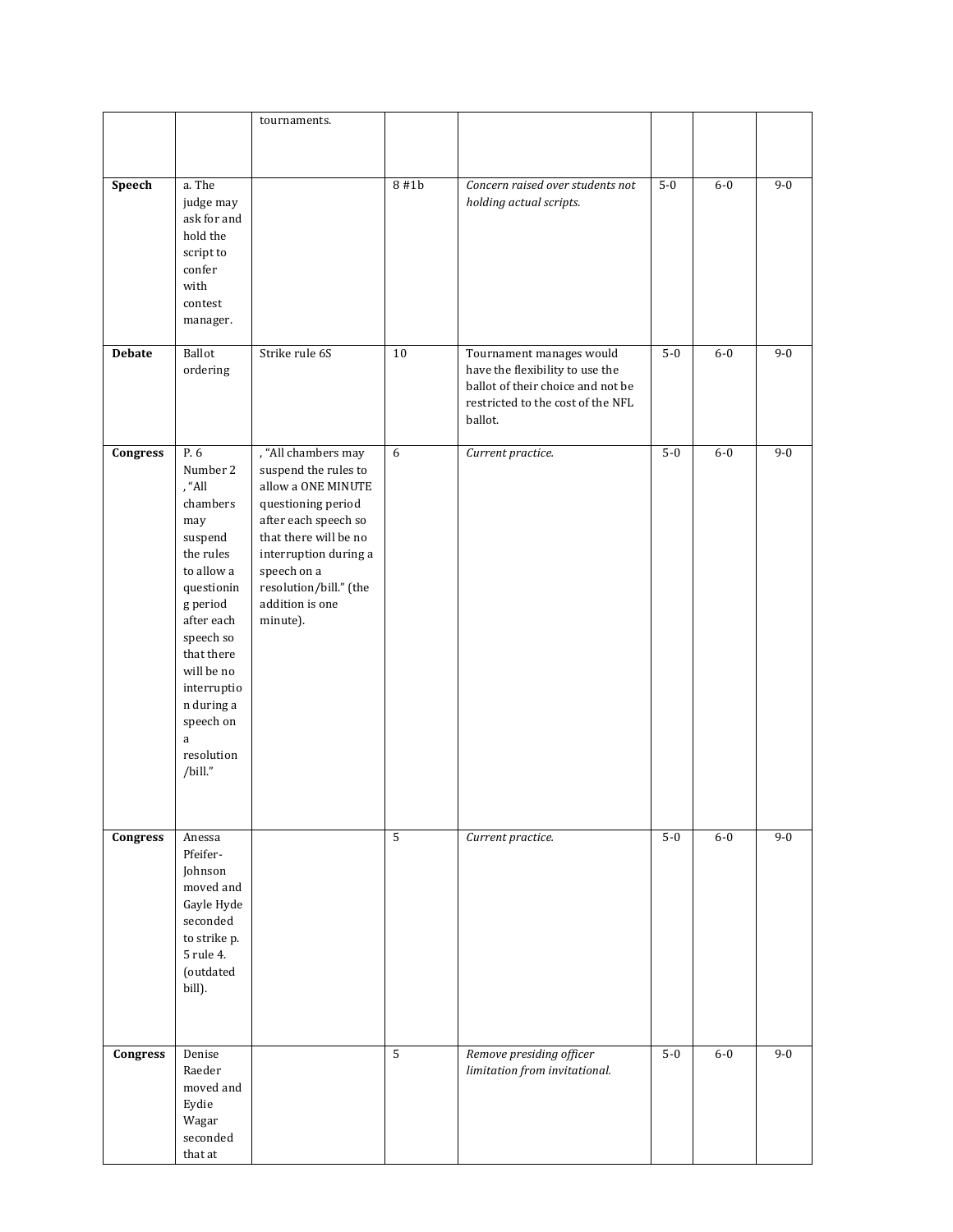|                  | schools at   |                        |                |                                    |       |         |         |
|------------------|--------------|------------------------|----------------|------------------------------------|-------|---------|---------|
|                  | invitationa  |                        |                |                                    |       |         |         |
|                  | $\mathbf{l}$ |                        |                |                                    |       |         |         |
|                  | tournamen    |                        |                |                                    |       |         |         |
|                  | ts can run   |                        |                |                                    |       |         |         |
|                  | a student    |                        |                |                                    |       |         |         |
|                  | for          |                        |                |                                    |       |         |         |
|                  |              |                        |                |                                    |       |         |         |
|                  | presiding    |                        |                |                                    |       |         |         |
|                  | officer in   |                        |                |                                    |       |         |         |
|                  | each of the  |                        |                |                                    |       |         |         |
|                  | chambers.    |                        |                |                                    |       |         |         |
|                  | At state     |                        |                |                                    |       |         |         |
|                  | schools      |                        |                |                                    |       |         |         |
|                  | can run      |                        |                |                                    |       |         |         |
|                  | only five    |                        |                |                                    |       |         |         |
|                  | presiding    |                        |                |                                    |       |         |         |
|                  | officers at  |                        |                |                                    |       |         |         |
|                  | the state    |                        |                |                                    |       |         |         |
|                  | tournamen    |                        |                |                                    |       |         |         |
|                  | t.           |                        |                |                                    |       |         |         |
|                  |              |                        |                |                                    |       |         |         |
|                  |              |                        |                |                                    |       |         |         |
|                  |              |                        |                |                                    |       |         |         |
| Congress         | Drop the     |                        | $_{\rm NA}$    | Fee had been used for materials    | $5-0$ | $6-0$   | $9 - 0$ |
|                  |              |                        |                | and snacks. Schools to handle      |       |         |         |
|                  | \$30.00 fee  |                        |                |                                    |       |         |         |
|                  | for State    |                        |                | individually at their discretion.  |       |         |         |
|                  | Congress     |                        |                |                                    |       |         |         |
|                  |              |                        |                |                                    |       |         |         |
|                  |              |                        |                |                                    |       |         |         |
|                  |              |                        |                |                                    |       |         |         |
| Congress         | Ribbons      |                        | 11             | Current practice.                  | $5-0$ | $6-0$   | $9 - 0$ |
|                  | should be    |                        |                |                                    |       |         |         |
|                  | used fro all |                        |                |                                    |       |         |         |
|                  | chambers     |                        |                |                                    |       |         |         |
|                  | to           |                        |                |                                    |       |         |         |
|                  | designate    |                        |                |                                    |       |         |         |
|                  | the various  |                        |                |                                    |       |         |         |
|                  | chambers     |                        |                |                                    |       |         |         |
|                  |              |                        |                |                                    |       |         |         |
|                  |              |                        |                |                                    |       |         |         |
|                  |              |                        |                |                                    |       |         |         |
| <b>Fine Arts</b> | Return to    |                        | $_{\rm NA}$    | Concern raised on ease of display. | $5-0$ | $6-0$   | $9 - 0$ |
|                  | the flat     |                        |                |                                    |       |         |         |
|                  | team         |                        |                |                                    |       |         |         |
|                  | plaque       |                        |                |                                    |       |         |         |
|                  | rather       |                        |                |                                    |       |         |         |
|                  | than the     |                        |                |                                    |       |         |         |
|                  | book style   |                        |                |                                    |       |         |         |
|                  |              |                        |                |                                    |       |         |         |
|                  | plaque for   |                        |                |                                    |       |         |         |
|                  | all fine     |                        |                |                                    |       |         |         |
|                  | arts.        |                        |                |                                    |       |         |         |
|                  |              |                        |                |                                    |       |         |         |
|                  |              |                        |                |                                    |       |         |         |
|                  |              |                        |                |                                    |       |         |         |
| Congress         |              | Strike Text 7-#16, 8-  | $\overline{7}$ | Regulation double-listed.          | $5-0$ | $7 - 0$ | $9 - 0$ |
|                  |              | Committee #3, 9-       |                | Changes reflect past vote.         |       |         |         |
|                  |              | Rules for entry #3&7,  |                |                                    |       |         |         |
|                  |              | 10-#8Guide, 12-        |                |                                    |       |         |         |
|                  |              | Congress Officials #7, |                |                                    |       |         |         |
|                  |              | Committee Score #3     |                |                                    |       |         |         |
|                  |              |                        |                |                                    |       |         |         |
|                  |              |                        |                |                                    |       |         |         |
|                  |              |                        |                |                                    |       |         |         |